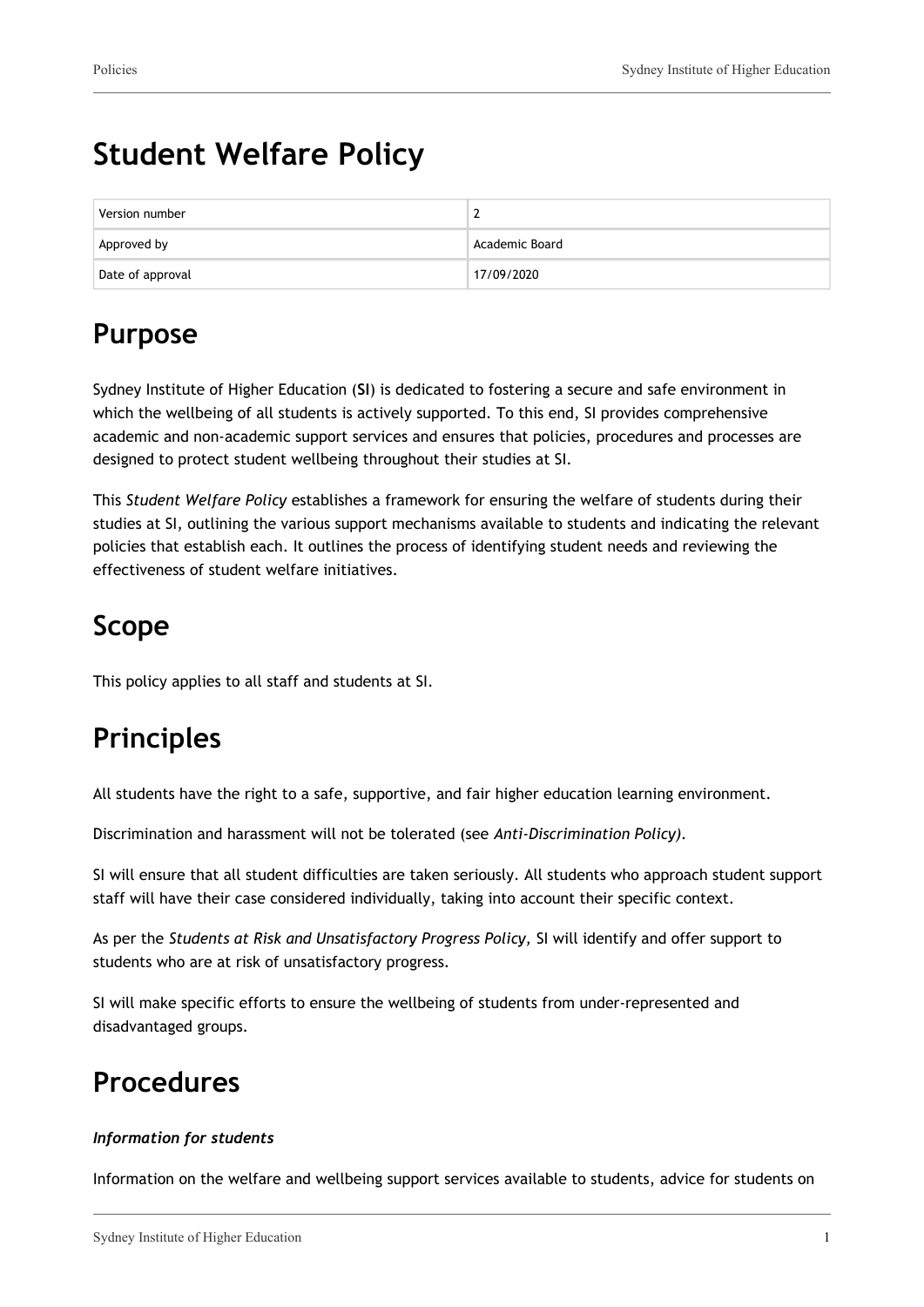- The SI website
- The *Student Handbook*
- SI Orientation
- The Learning Management System
- The unit outlines for each unit
- Flyers and posters around campus.

SI will ensure that students know how to access, at minimum, personal safety and security advice, referral to health services, counselling, legal advice, student advocacy, accommodation and emergency services.

#### *Identifying student needs*

Student support services will be tailored to each student cohort based on information provided by students to SI on enrolment, and early semester assessments.

SI will make specific efforts to ensure that the wellbeing of underrepresented and/or disadvantaged groups is fully supported, including:

- Aboriginal and Torres Strait Islander students
- Students who are part or full-time carers
- Students with disabilities
- Students experiencing mental or physical health concerns
- Mature-age students
- Students who are single parents
- International students
- Students for whom English is a second language

All academic staff will be trained to identify students in need of additional support and sensitively and confidentially refer them to the relevant SI services. For more information see the *Students at Risk and Unsatisfactory Progress Policy, Student Counselling Policy and Student Welfare Policy*.

Training will be included in staff induction and professional development.

#### *Transition support*

SI has measures in place to support students in the transition into higher education studies.

The orientation program allows students to meet SI staff, meet their peers, and learn about how the SI campus operates and what support services will be available throughout the semester. Specific sessions tailored to the needs of international students are delivered. See the *Orientation Program Policy* for more details.

All SI programs have transition support measures embedded into them. These include:

• A dedicated time at the start of each program (in the first lectures and tutorials) for students to ask questions about the program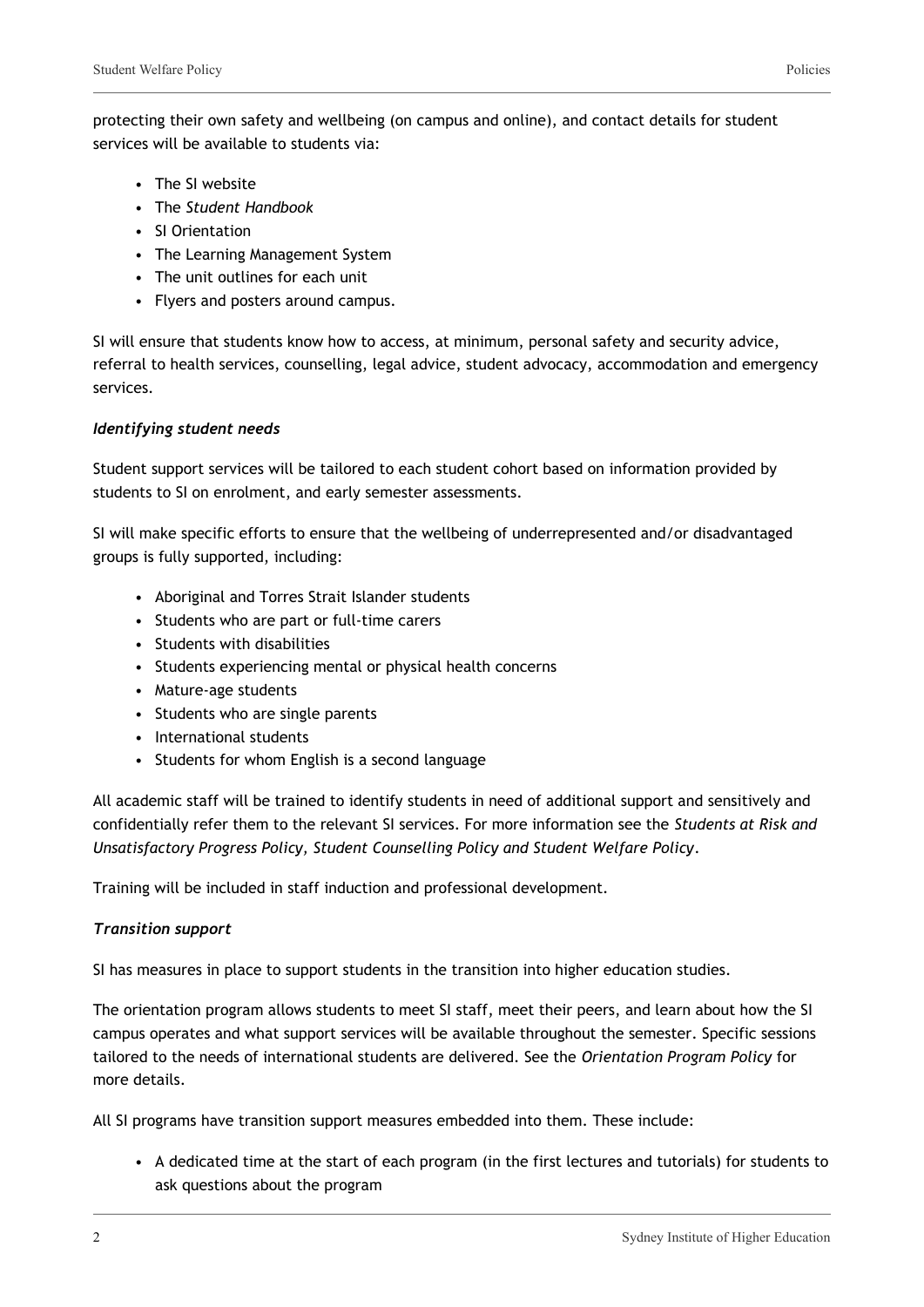- Formative assessment tasks that enable academic staff to ascertain the level of progress in knowledge development and provide the appropriate support
- Assessable components of the program that induct students into the culture and practices of higher education

#### *Physical safety and wellbeing*

SI must ensure that the campus is safe and secure at all times.

Amenities, facilities and infrastructure on the SI campus must be accessible to all students, including those with special accessibility needs.

Physical spaces must be monitored to ensure compliance with relevant health and safety legislation. Hazards, if identified, must be reported to the Provost and either mitigated or eliminated.

All staff must be trained in responding to injury, illness, and emergencies.

SI will maintain an emergency response plan as per the *Critical Incident Response Policy.*

Details of emergency plans including evacuation and emergency contact numbers will be prominently displayed around campus.

#### *Online safety and wellbeing*

SI will ensure that student online safety, security, and wellbeing is protected as per the *IT Resources and Online Conduct Policy.*

#### *Mental wellbeing*

SI will ensure that the campus environment supports the psychological wellbeing of students, firstly by fostering a safe and inclusive environment, and secondly by providing free on-campus counselling services for all students as outlined in the *Student Counselling and Welfare Plan*.

Refer to the *Anti-Discrimination Policy* and *Student Counselling Policy* for more information.

#### *Health Services*

In addition to mental health services, SI will ensure that support staff have the capacity to refer students to external health services.

#### *Academic wellbeing*

SI will support students in developing their academic language and learning skills through the support mechanisms outlined in the *Academic Language and Learning Support Policy* and *Students at Risk and Unsatisfactory Progress Policy.*

One key mechanism is to provide targeted support for students for whom English is an additional language, covering reading, writing speaking and listening skills.

#### *Disability Support*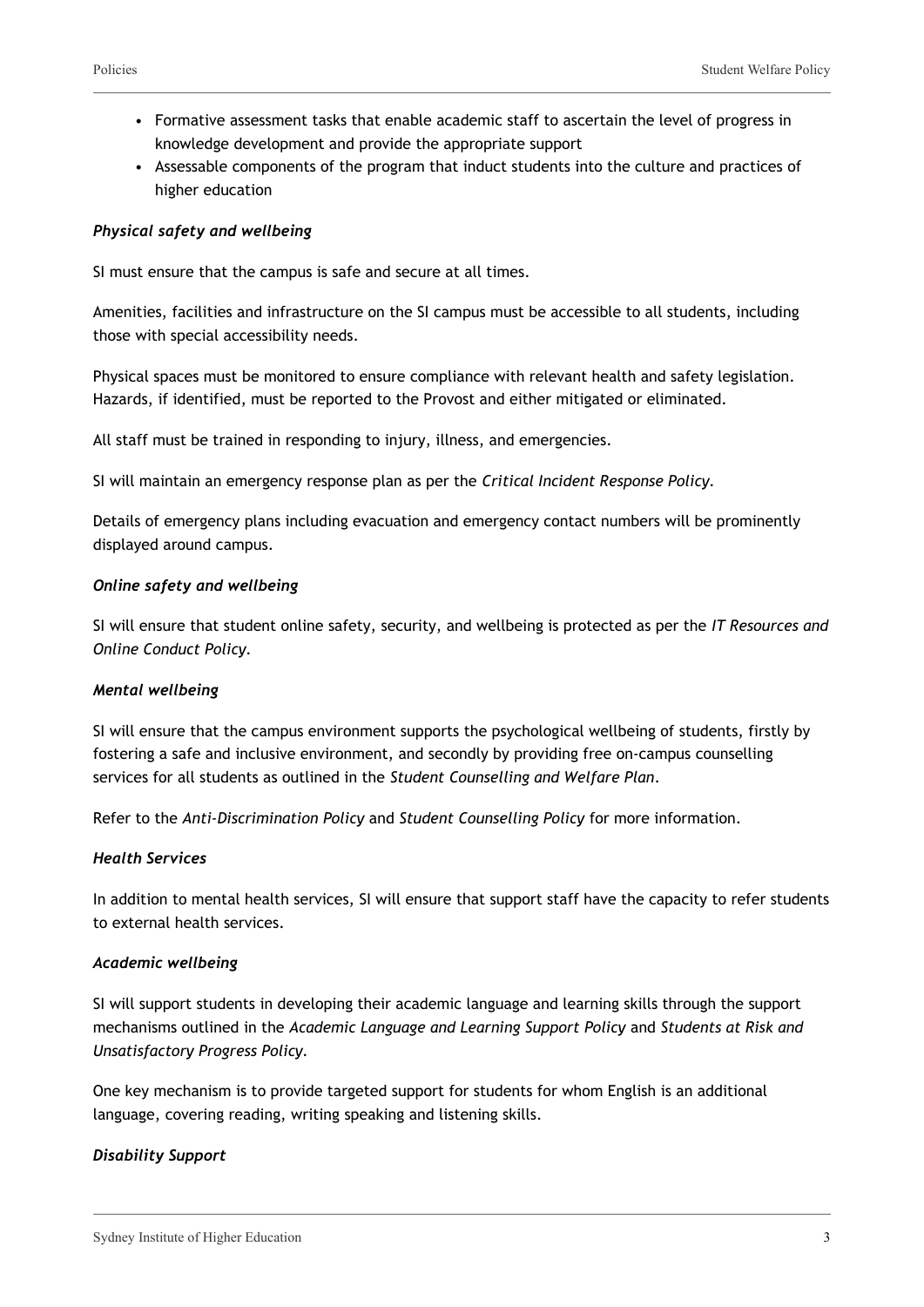SI will provide targeted support for students with disabilities. Refer to the *Disability Support Policy.*

#### *Evaluating effectiveness*

The following information, collected in annual review and reporting cycles, will be used to assess the effectiveness of efforts to support student welfare:

- Student assessment data
- Attrition and retention rates
- Statistical data concerning students given the status of 'at risk' of unsatisfactory progress
- Data describing student support service usage
- Student program feedback data
- Student feedback on the adequacy of support services
- Hazard and critical incident reports
- Risk management plans and reports.

# **Ensuring student and staff safety with online delivery of all SI programs**

In response to COVID-19, SIHE will make flexible class timetables to accommodate face-to-face teaching and/or online delivery until further notice. SIHE aims to continue to deliver a high-quality educational experience and exceptional student engagement through interactive online and face-to-face learning.

Where required, all SIHE programs are available in an online delivery mode where face-to-face teaching is not possible. This decision is to ensure the safety of SIHE staff and students as well as the wider community and is made in accordance with the current government health advice and regulations.

### **Policy Implementation and Monitoring**

The *Academic Board* delegates responsibility for the day-to-day implementation of this policy to the Dean who will delegate to the Student Counselling and Wellbeing Officer, Student Administration Coordinator and supervisory staff working in student-facing roles.

The *Academic Board* will review all periodic reports from relevant committees and staff members.

Additionally, the *Academic Board* will review all relevant student complaints, concerns raised by staff members, and instances of student or staff misconduct on an ongoing basis.

Based on these monitoring activities, the *Academic Board* must provide a report to the *Corporate Governance Board* and ensure that findings are taken into account in planning, quality assurance and improvement processes.

### **Definitions**

**Academic Board:** the governing body responsible for academic matters, including learning and teaching,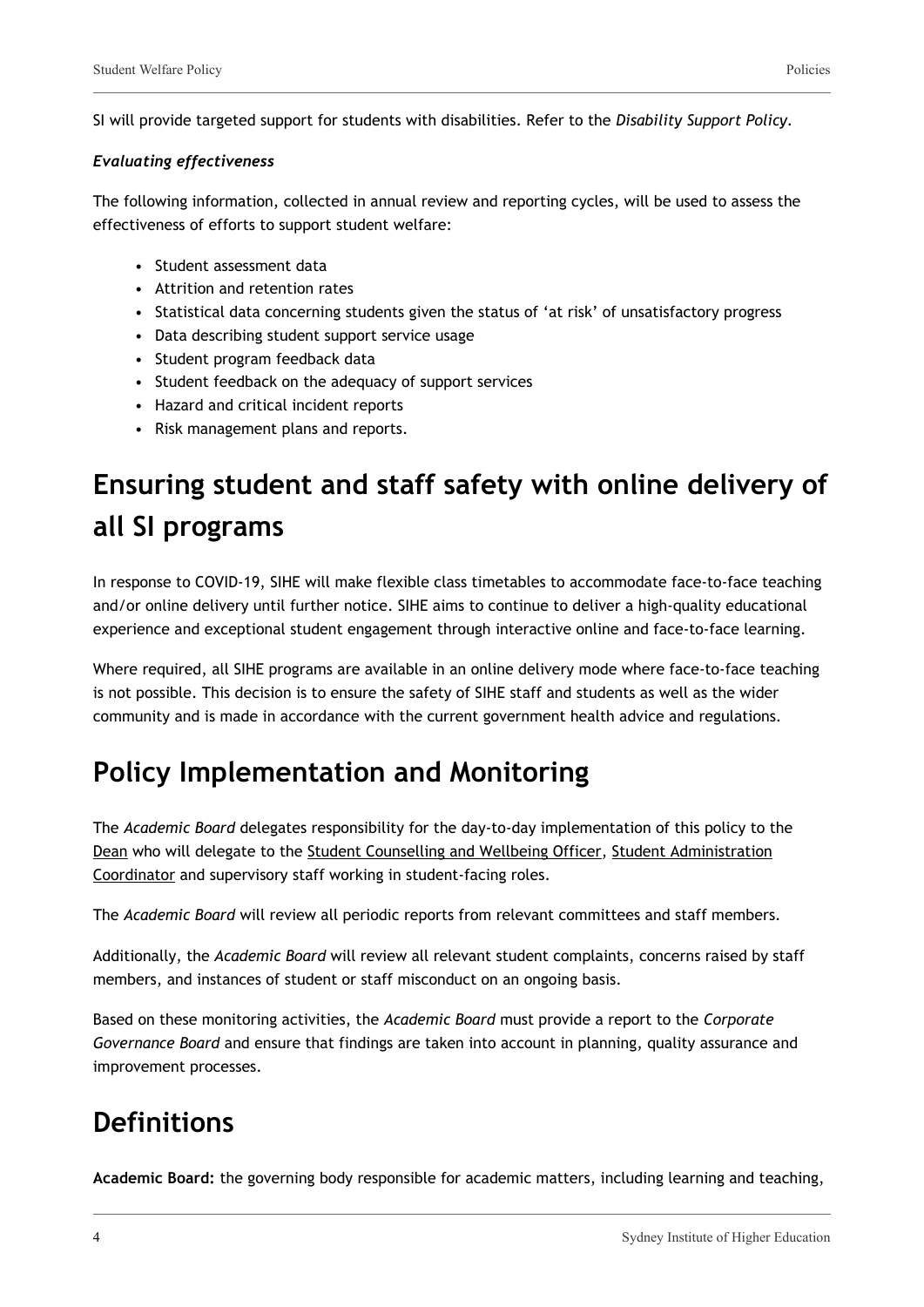program approval, workforce planning, academic staff appointments, research and professional development, academic policies and procedures, overseeing student grievances and appeals processes. The *Academic Board* advises the *Corporate Governance Board* on academic matters.

**Academic language and learning support services:** the support services SI offers a students to help them effectively read, understand, write and engage with academic language and learning. This includes workshops, seminars and one-on-one consultation sessions.

**Corporate Governance Board:** the governing body responsible for oversight of all higher education operations, including the ongoing viability of the institution and the quality of its higher education delivery. The *Corporate Governance Board* guides management and delegates responsibility for academic matters to the *Academic Board*.

**Orientation:** an on-campus scheduled program of activities prior to the beginning of each semester that provides students with opportunities to meet staff and other students, tour the campus, enrol in academic workshops and seminars, engage in social activities, learn more about SI and the services on offer, learn more about their rights and responsibilities as students, and access other important information.

**Student Counselling and Wellbeing Officer:** a non-academic member of SI staff responsible for providing students with information regarding non-academic support services. A student support officer can refer students to counsellors, general practitioners, and other health services.

### **Review schedule**

| Version History |                |                |                                                               |                   |
|-----------------|----------------|----------------|---------------------------------------------------------------|-------------------|
| Version number: | Approved by:   | Approval date: | Revision notes:                                               | Next review date: |
|                 | Academic Board | 05/02/2018     | Adopted                                                       | 05/02/2021        |
|                 | Academic Board | 17/09/2020     | Revision to include<br>online delivery for all<br>SI programs | 17/09/2023        |

This policy will be reviewed by the Academic Board every three years.

| ▲ Related Documents  |                                               |  |
|----------------------|-----------------------------------------------|--|
| $\ddot{\phantom{1}}$ | Academic and Professional Integrity Policy    |  |
| ☞                    | Academic Language and Learning Support Policy |  |
| $\ddot{\phantom{1}}$ | <b>Anti-Discrimination Policy</b>             |  |
| $\bullet$            | Program Development and Approval Policy       |  |
| ☞                    | Critical Incident Response Policy             |  |
| $\bullet$            | <b>Disability Support Policy</b>              |  |
|                      |                                               |  |